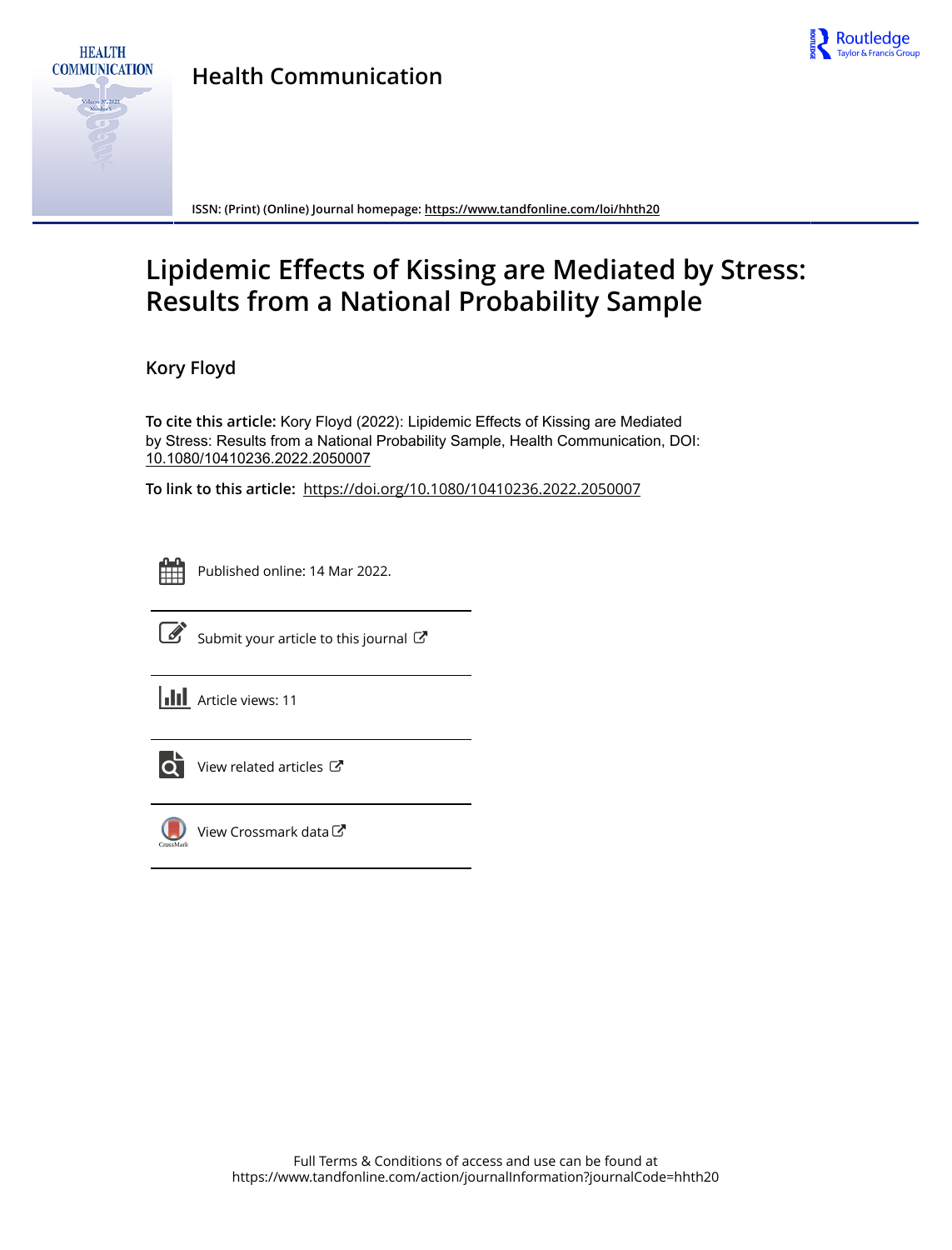# **Lipidemic Effects of Kissing are Mediated by Stress: Results from a National Probability Sample**

Kory Floy[d](http://orcid.org/0000-0002-0664-0418)<sub>®</sub>

Department of Communication, University of Arizona

#### **ABSTRACT**

Previous studies have identified associations between affectionate communication and blood lipid levels but been limited by small, homogenous samples and failed replication attempts. Moreover, no study has tested the prediction derived from affection exchange theory that stress mediates the association between affectionate behavior and health. Using secondary analyses of data from the Midlife in the United States (MIDUS) Refresher study Biomarker Project, this paper remedies these limitations by testing the prediction that stress mediates the association between kissing and serum levels of triglycerides, highdensity lipoproteins, and low-density lipoproteins using a large probability sample of U.S. American adults (*N* = 863). Results indicate significant indirect effects of kissing frequency on triglycerides and high-density lipoproteins for participants who reported kissing seven or more times in the previous month.

<span id="page-1-4"></span><span id="page-1-2"></span>Kissing is widely observed among human cultures (Eibl-Eibesfeldt, [2017](#page-8-0)), and although it is not ubiquitous (see Jankowiak et al., [2015\)](#page-9-0), it has a prominent place in the cadre of nonverbal communication behaviors used to express interpersonal affection (see Floyd, [2019\)](#page-8-1). As a behavior that is strongly associated with affectionate emotion, kissing also has the potential to effect improvements in physical health parameters that are exacerbated by stress. Among the outcomes studied with respect to kissing is serum cholesterol, and although some research has shown significant effects of kissing, and affectionate communication more broadly, on cholesterol levels, that research is plagued by multiple methodological and theoretic limitations that have drawn its conclusions into question (Hesse et al., [2020\)](#page-9-1). This study uses secondary analyses of data from a large probability sample of U.S. American adults to remedy multiple limitations of previous work exploring the potential of kissing to affect lipid levels via its influence on stress.

<span id="page-1-8"></span>This review situates kissing as a normatively positively valenced affectionate communication behavior with the potential to covary inversely with stress. Previous research on the health effects of kissing – both positive and negative – is then reviewed, including previous investigations of cholesterol. As described, however, much of that work is plagued by limitations that include implying but never directly testing the mediational model hypothesized from affection exchange theory (AET: Floyd, [2006a\)](#page-8-2) linking kissing to cholesterol specifically via its influence on stress. Besides remedying methodological limitations, such as the use of small, non-representative samples, this study therefore provides the first direct test of AET's proposal that affectionate communication contributes to physical wellness in part through its negative association with stress.

#### *Kissing as affectionate communication*

<span id="page-1-9"></span><span id="page-1-7"></span>Particularly in Asia, Europe, North America, and the Middle East (Jankowiak et al., [2015\)](#page-9-0), kissing is a common nonverbal means of communicating affection. This is true in the United States as well. In an exploratory study with a representative national sample  $(N = 1,121)$  of U.S. American adults, Floyd et al. [\(2021\)](#page-9-2) asked participants to describe each instance of affection they had communicated to someone in the previous 24 hours, and then coded the descriptions to identify discrete affectionate behaviors. Kissing was the third-most-commonly reported affectionate communication behavior, featuring in 27.2% of described expressions, behind only verbal expressions (41.5%) and hugging (32.8%).

<span id="page-1-11"></span><span id="page-1-10"></span><span id="page-1-6"></span><span id="page-1-5"></span><span id="page-1-3"></span><span id="page-1-1"></span><span id="page-1-0"></span>Kissing also occurs in perfunctory social greetings, in nonromantic sexual interaction, and in religious rituals. Such instances aside, kissing is typically observed in relationships characterized by positive affect and is enacted to express and reinforce love, attraction, attachment, and affection, whether romantic or platonic (Floyd, [2006a\)](#page-8-2). It is therefore logical to expect that kissing increases positive affect, at least on the part of the kisser (see Landau, [1989](#page-9-3)). Moreover, kissing behavior is included in measures relational closeness (Berscheid et al., [1989\)](#page-8-3), intimacy (Waring, [1984](#page-9-4)), and affection (Floyd & Morman, [1998](#page-9-5)), suggesting consensus among social scientists that kissing reflects positive affect. Because it is normally a positive behavior, kissing may have the ability to lessen stress in the same way that other affection behaviors – such as hugging (Cohen et al., [2015\)](#page-8-4), handholding (Coan et al., [2006\)](#page-8-5), and affectionate writing (Floyd et al., [2007](#page-8-6))—have been shown to. Several studies have documented health implications of kissing, for reasons including its influence on stress, as reviewed subsequently.

#### **KEYWORDS**

Kissing; lipids; health; affection exchange theory

Check for updates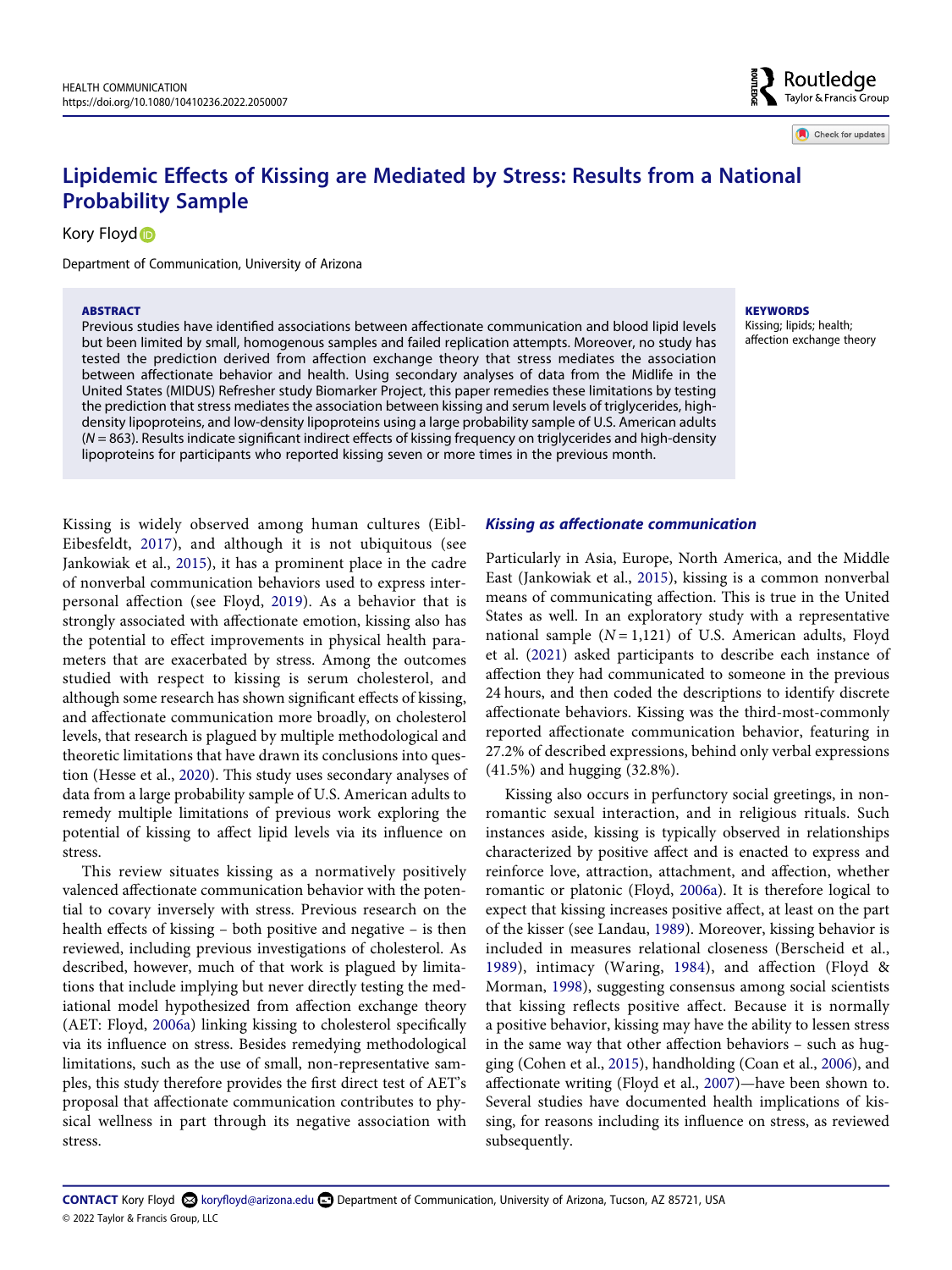# *Health effects of kissing*

<span id="page-2-12"></span><span id="page-2-1"></span>Most research on the health effects of kissing has addressed the implications of saliva and blood exchange. These effects include facilitating transmission of influenza (Schoch-Spana, [2000](#page-9-6)), infectious mononucleosis (Balfour et al., [2005](#page-8-7)), herpes simplex viruses (Cowan et al., [2002](#page-8-8)), and meningococcal meningitis (Tully et al., [2006\)](#page-9-7), as well as allergies to food (Maloney et al., [2006](#page-9-8)) and drugs (Liccardi et al., [2002](#page-9-9)).

<span id="page-2-15"></span><span id="page-2-10"></span><span id="page-2-2"></span>Other studies have focused on the *benefits* of kissing. In study of 30 allergic rhinitis (AR) patients and 30 atopic dermatitis (AD) patients, Kimata [\(2003](#page-9-10)) reported that 30 minutes of romantic kissing significantly decreased skin wheal responses to Japanese cedar pollen and house dust mite, and reduced plasma levels of neurotrophin-3, neurotrophin-4, brain-derived neurotrophic factor, and nerve growth factor. Kimata [\(2006\)](#page-9-11) later reported that 30 minutes of kissing reduced production of allergen-specific immunoglobulin E (IgE) in atopic patients, relative to non-clinical controls. These findings are relevant to the current study because allergic skin wheal responses and IgE production are exacerbated by stress in AR and AD patients. Kimata ([2003](#page-9-10), [2006\)](#page-9-11) reasoned that if kissing a romantic partner is stress-alleviating, it should therefore precede significant reductions in these allergic responses. The same logic guides the present analyses: If kissing ameliorates the psychological and physiological experience of stress, it should therefore effect improvements in other health outcomes (besides allergic responses) that are exacerbated by stress.

<span id="page-2-9"></span>The subsequent section details a theoretic and empirical argument for kissing as a stress-ameliorating communicative behavior. A review of physiological and psychological outcomes that are aggravated by stress follows, resulting in the hypothesis that kissing covaries with enhancements in these outcomes.

# *Kissing as a stress-alleviating behavior*

<span id="page-2-7"></span><span id="page-2-6"></span><span id="page-2-5"></span><span id="page-2-4"></span><span id="page-2-3"></span>A robust empirical literature demonstrates that physically affectionate communication – especially in the context of close relationships – can have stress-reduction effects. AET (Floyd, [2019\)](#page-8-1) posits that expressing affection in close relationships initiates neuroendocrine processes that ameliorate stress and buffer individuals against its physiological effects, and that these benefits are independent of those associated with receiving affectionate behavior. Multiple studies have illustrated this pattern. For instance, Floyd [\(2006b\)](#page-8-9) found that trait expressed affection was directly related ( $\beta$  = .56) to greater diurnal variation in the adrenal hormone cortisol, a pattern indicative of healthy hypothalamicpituitary-adrenal axis regulation (Giese-Davis et al., [2004;](#page-9-12) see also Floyd & Riforgiate, [2008\)](#page-9-13). Floyd et al. ([2007](#page-8-6)) later demonstrated that during episodes of acute stress (in which cortisol levels are typically elevated), expressing affection in writing to a loved one accelerates the return of cortisol to normal levels, and Grewen et al. ([2005](#page-9-14)) similarly reported that nonverbal affection reduced cortisol levels for both men and women. Floyd et al. ([2007\)](#page-8-10) even reported a strong inverse association ( $β = -.85$ ) between affectionate communication and glycohemoglobin – an index of average blood glucose level, which is elevated by stress – after controlling for the effects of received affection, whereas van Raalte and Floyd <span id="page-2-16"></span>[\(2021\)](#page-9-15) demonstrated that hugging over a two-week period significantly reduced levels of interleuken1-β and tumor necrosis factorα, two proinflammatory cytokines known to be elevated by stress.

Collectively, these studies reflect AET's proposition that affectionate behavior ameliorates the effects of stressors, which can account theoretically for its salutary effects on well-being. To the extent that stress exacerbates health indices such as glucocorticoids, glycohemoglobin, and proinflammatory cytokines, behaviors that ameliorate stress have the potential to effect improvements in these and similar outcomes. The present analyses apply AET's argument to an indicator of metabolic health, blood lipid levels. As detailed in subsequent sections, preliminary attempts to link affectionate behavior to lipid outcomes have been promising but have been fraught with both theoretic and methodological limitations that the present study aims to address.

#### *Effects of affectionate behavior on blood lipids*

If affectionate behavior can mitigate the effects of stress, then it is logical to predict that it can also effect improvements on physiological parameters that are exacerbated by stress, as Kimata's experiments demonstrated with allergic responses. The present paper performs secondary data analyses to test this proposition on blood lipids. Lipids are water-insoluble organic compounds that are present in the cell membranes of all body tissues and that perform numerous essential physiological functions, including maintaining membrane fluidity, producing bile, contributing to the metabolism of fat-soluble vitamins, and contributing to the production of steroid hormones, such as cortisol, progesterone, aldosterone, the estrogens, and testosterone (Welsh & Prentice-Craver, [2021\)](#page-9-16). Lipids come in multiple forms, perhaps the most widely known of which is cholesterol.

<span id="page-2-17"></span><span id="page-2-14"></span><span id="page-2-13"></span><span id="page-2-11"></span><span id="page-2-8"></span><span id="page-2-0"></span>Most cholesterol is produced in the liver, although the consumption of foods high in cholesterol, trans fat, and/or saturated fat (e.g., red meat, egg yolks, full-fat dairy foods, and fried foods) contributes to elevated cholesterol levels in the bloodstream (Longenbaker, [2017](#page-9-17)). Chronically elevated cholesterol – a condition known as *hypercholesterolemia*—can lead to the formation and accumulation of plaque deposits in the arteries, contributing to atherosclerosis or coronary heart disease. Multiple studies have documented that stress is associated with elevations in total cholesterol and changes in its constituent components: triglycerides, high-density lipoproteins (HDL, also known as "good cholesterol"), and low-density lipoproteins (LDL, also known as "bad cholesterol;" see, e.g., Bacon et al., [2004](#page-8-11); Stoney et al., [1999\)](#page-9-18). The specific mechanisms through which stress elevates cholesterol are as yet unknown, although they may reflect evolved processes through which stress-induced increases in energy (in the form of metabolic fuels such as glucose and fatty acids) initiate ancillary processes that elevate levels of LDL in the bloodstream (see Steptoe & Brydon, [2005\)](#page-9-19). Other speculation implicates sympathetic nervous system activation and the rapid release of glucocorticoids, such as cortisol, and catecholamines, such as epinephrine and norepinephrine. Research shows that lipoprotein lipase activity is inhibited by both norepinephrine and cortisol (Jansen & Hülsmann, [1985;](#page-9-20) Miller et al., [1989](#page-9-21)),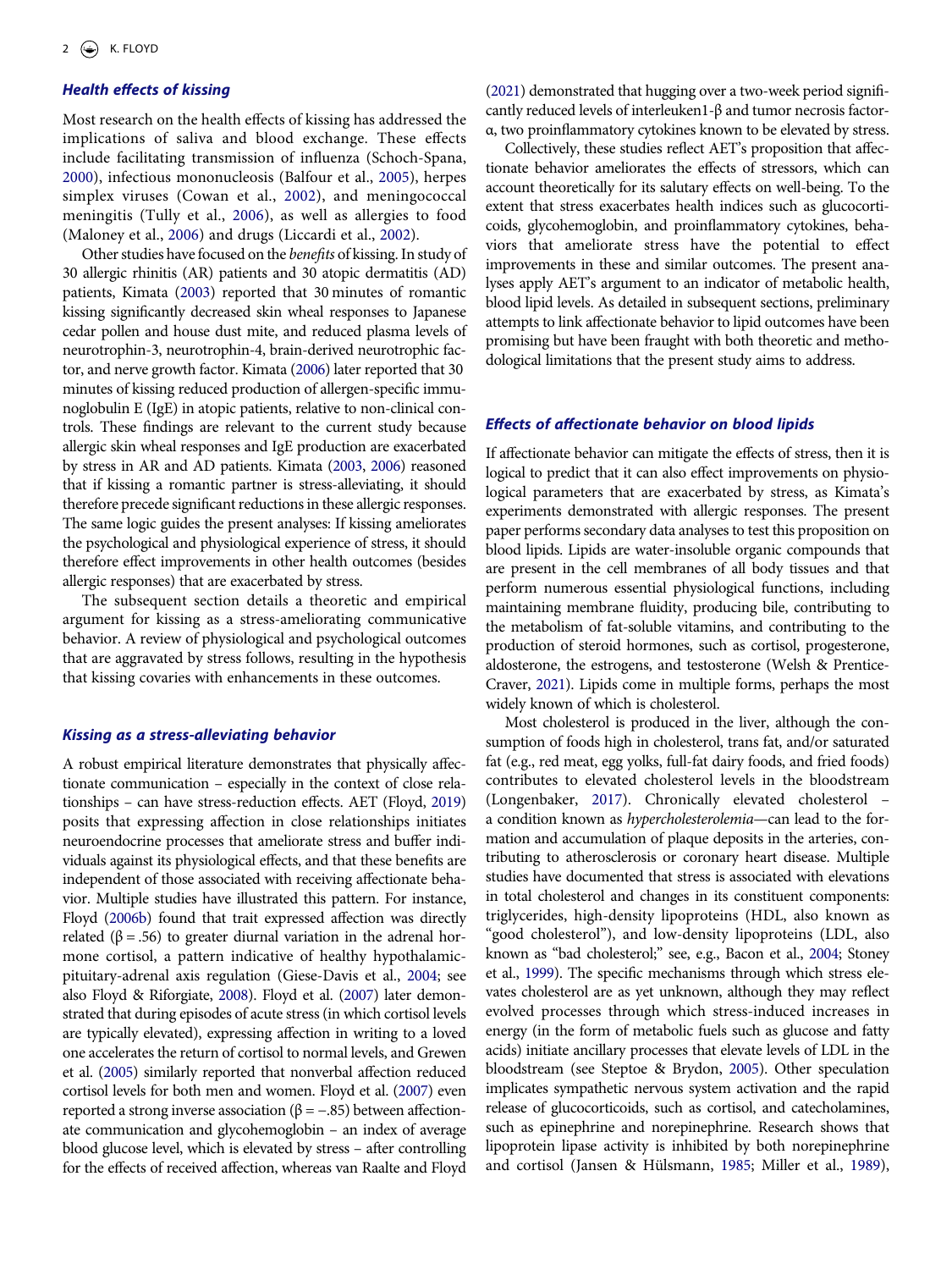<span id="page-3-4"></span><span id="page-3-3"></span>Because blood lipids are exacerbated by stress, and because affectionate behavior has stress-ameliorating physiological effects, it is logical to propose that increasing affectionate behavior can decrease cholesterol. Three studies grounded in AET have demonstrated such an effect. In two experiments, Floyd et al. [\(2007\)](#page-8-12) modified the Pennebaker expressive writing paradigm (Pennebaker & Chung, [2011](#page-9-23)) to induce serial affectionate writing in a group of healthy adults. Positing that affectionate writing would reduce stress relative to controls, the authors hypothesized and found a reduction in total cholesterol. A later experiment by Floyd et al. [\(2009\)](#page-8-13) conceptually replicated that finding by inducing more frequent romantic kissing in marital and cohabiting relationships, documenting a reduction in total cholesterol over the sixweek trial. Finally, the proposed connection between affection and cholesterol is bolstered – albeit less directly – by a correlational study by Floyd et al. [\(2017](#page-9-24)) documenting that perceived social inclusion was significantly associated with LDL (but not HDL), as well as with blood glucose. Despite their promise in demonstrating an association between affectionate communication and health – via the assessment of lipid levels, in this case – these studies have been plagued by multiple limitations, as the next section describes.

# *Four limitations of previous lipid studies*

<span id="page-3-1"></span>Although they identified significant associations between affectionate behavior (including kissing) and blood lipid levels, the Floyd lipid studies (Floyd et al., [2007](#page-8-12), [2009,](#page-8-13) [2017\)](#page-9-24) were limited in at least four consequential ways. First, samples were small and homogenous demographically and geographically. Sample sizes in the Floyd studies ranged from 30 to 52 and largely comprised students from the same geographic area. Although sufficient to identify significant associations, these small and homogenous samples pose a threat to external validity. Second, as Floyd [\(2019](#page-8-1)) and Hesse et al. ([2020](#page-9-1)) both pointed out, some attempts to replicate the Floyd lipid results have been unsuccessful (perhaps due to similarly limited samples). Third, with the exception of the Floyd et al. [\(2017\)](#page-9-24) study, which focused specifically on HDL and LDL, the previous Floyd lipid studies measured only total cholesterol as an outcome variable. This approach is limiting in terms of specificity, insofar as some predictions may manifest for some components of cholesterol but not others, despite similar hypothesis; indeed, the hypothesis in the Floyd et al. [\(2017](#page-9-24)) study was supported for LDL but not for HDL. The ability to test AET's prediction separately on the constituent components of cholesterol adds empirical specificity to the prediction that affectionate behavior affects lipid levels via its effects on stress.

<span id="page-3-2"></span>Finally, on the latter note, the prediction derived from affection exchange theory that affectionate behavior predicts healthier lipid profiles, such as lower levels of triglycerides, LDL, and/or total cholesterol and higher levels of HDL, is predicated on a mediating effect of stress, yet no previous study has tested that argument. Specifically, according to AET, affectionate behavior benefits health, in part, by modulating stress, which implies a mediated model in which affectionate communication is inversely associated with stress and

<span id="page-3-0"></span>stress is health suppressive, regardless of whether affectionate behavior exerts a direct effect on health or not. Although the Floyd et al. ([2009\)](#page-8-13) lipid study measured stress as an additional outcome of the kissing manipulation, it did not ascertain whether stress mediated the association between kissing and cholesterol – nor did the other Floyd lipid studies – even though that model is specifically implied by the argument derived from AET.

The present study addresses all four limitations by performing secondary analyses on data collected from a large probability sample of U.S. American adults and by explicitly testing the stressmediated model implied by AET on constituent components of cholesterol. Specific hypotheses are articulated subsequently.

# *Hypotheses*

The present study applies the logic of AET to the task of predicting how the frequency of kissing predicts three lipid outcomes: triglycerides, HDL, and LDL. The argument derived from AET implies that kissing exerts an indirect effect on health via an inverse association with stress.

**H1:** Kissing frequency is negatively associated with stress.

AET's argument next implies that stress is inversely associated with health, manifested here in positive correlations with triglycerides and LDL and a negative correlation with HDL.

**H2:** Stress is positively associated with triglycerides and LDL and negatively associated with HDL.

Finally, AET implies that affectionate behavior exerts a significant indirect effect on health via stress.

**H3:** Stress mediates the effect of kissing frequency on triglycerides, HDL, and LDL.

# **Method**

#### *Participants*

<span id="page-3-6"></span><span id="page-3-5"></span>The participants were originally recruited for the Midlife in the United States (MIDUS) Refresher sample (Ryff et al., [2010](#page-9-25)), a nationally representative sample of 3,577 U.S. American adults. The Refresher study was conducted to replenish the original MIDUS study, which aimed to explore the effects of social, biological, and psychological characteristics on agerelated variations in wellness among a representative sample of U.S. Americans. From the original sample, a subsample (*N*  = 863) completed the MIDUS Refresher Biomarker Project (Weinstein et al., [2017](#page-9-26)) study by filling out psychosocial measures and then having physiological measures taken at a clinical research unit.<sup>[1](#page-8-14)</sup> The sample was 52% female and 48% male with an average age of 50.84 years (*SD* = 13.41 years; range 23–85 years). Most of the participants (58%) were married at the time of the study. Average annual household income was \$52,636 (*SD* = 50,446.77). Most of the sample (52%) had a college degree or higher, whereas 44% had a high school diploma and/or some college but no degree. With respect to racial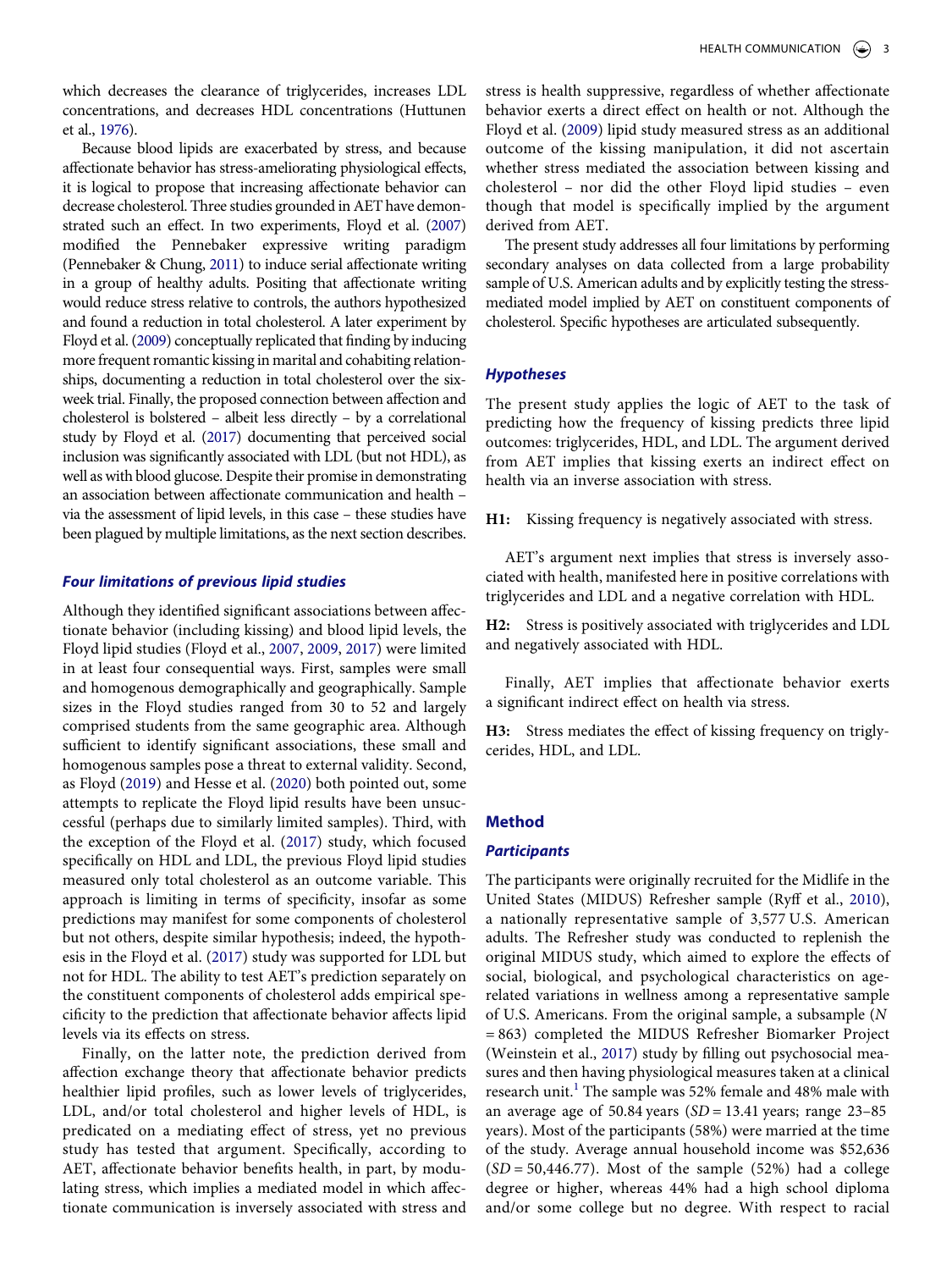<span id="page-4-0"></span>Table 1. Descriptive statistics and intercorrelations for study variables (*N* = 863).

| Variable             | Min   | Max     | М      | SD    |                          |                  |                  |         |         |         |
|----------------------|-------|---------|--------|-------|--------------------------|------------------|------------------|---------|---------|---------|
| 1. Kissing frequency | 1.00  | 3.00    | 2.64   | 0.55  | $\overline{\phantom{m}}$ |                  |                  |         |         |         |
| 2. Stress            | 10.00 | 44.00   | 22.49  | 6.36  | $-.14+$                  |                  |                  |         |         |         |
| 3. Age               | 26.00 | 78.00   | 52.72  | 13.44 | $-.07*$                  | $-.23†$          |                  |         |         |         |
| 4. BMI               | 17.08 | 77.58   | 30.40  | 7.65  | $-.15+$                  | .11 <sup>†</sup> | $-.03$           | -       |         |         |
| 5. Triglycerides     | 26.00 | 1071.00 | 116.89 | 73.77 | $-.03$                   | $.07*$           | .02              | .18†    |         |         |
| 6. HDL               | 20.00 | 137.00  | 59.04  | 19.59 | .03                      | $-.09+$          | .11 <sup>†</sup> | $-.35+$ | $-.44†$ |         |
| 7. LDL               | 3.00  | 323.00  | 98.56  | 34.43 | $-.03$                   | $-.01$           | $-.06$           | $-.03$  | .18†    | $-.07*$ |

BMI = body mass index; HDL = high-density lipoproteins; LDL = low-density lipoproteins. Triglycerides, HDL, and LDL are measured in mg/dL. \**p* < .05 (two-tailed); †*p*  < .01 (two-tailed). Exercise is not included in this table because it was a dichotomous variable.

<span id="page-4-5"></span><span id="page-4-4"></span>background, 71% identified as white, 20% as Black or African American, 2% as Native American or Alaska Native/Aleutian Islander, 1.3% as Asian, and .2% as Native Hawaiian/Pacific Islander, whereas 5.9% claimed other racial backgrounds. Love et al. ([2010\)](#page-9-27) reported that the Biomarker Project participants were comparable to the full MIDUS sample on all demographic metrics except that the Biomarker sample was more educated. A sensitivity power analysis (Faul et al., [2009\)](#page-8-15) indicated that the sample size of 863 provides in excess of 98% power to identify small ( $f<sup>2</sup>$  = .018) effect sizes in multiple regression, assuming α = .05. The MIDUS study was reviewed and approved by the Education and Social/Behavioral Sciences and the Health Sciences IRBs at the University of Wisconsin-Madison.

# *Procedure*

After providing informed consent and completing selfadministered questionnaires common to all MIDUS participants, the Biomarker Project participants completed medical histories and clinical/physiological assessments during an overnight stay at a clinical research unit located either at University of California, Los Angeles (UCLA; 34.1%), University of Wisconsin (38.7%), or Georgetown University (27.2%). Biomarker data were collected between the years of 2012 and 2016. Participants chose the clinical research unit that would best minimize their travel burden. During the morning, before eating breakfast, participants had a fasting blood sample collected according to standardized procedures (Weinstein et al., [2017\)](#page-9-26).

#### *Measures*

<span id="page-4-3"></span>*Kissing frequency* was measured with a single item asking, "Over the past month, how often did you spend time kissing?" Response options were *never* (24.0%), *1–6 times* (32.4%), and *7 or more times* (43.1%, with .5% missing data). *Stress* was measured with the 10-item Perceived Stress Scale (Cohen et al., [1983;](#page-8-16) McDonald's  $\omega$  = .86). Items included "In the last month, how often have you been upset because of something that happened unexpectedly?" and "In the last month, how often have you felt nervous and stressed?" *Exercise*, used here as a covariate, was measured with a single item asking, "Do you engage in regular exercise or activity of any type for 20 minutes or more at least 3 times/week?" (with response options of yes, coded as 1, or no, coded as 0). Physiological outcomes were assessed during participants' overnight stays at the clinical research unit. A fasting blood draw was assessed for markers of lipid metabolism: *triglycerides, highdensity lipoproteins (HDL)*, and *low-density lipoproteins (LDL)*. Lipids were assayed at Meriter Labs (Madison, WI) using a Roche Cobas Analyzer (Roche Diagnostics, Indianapolis, IN) to analyze frozen serum.<sup>2</sup> A physical examination during the overnight stay assessed *body mass index (BMI)*, used here as a covariate.

This paper's predictions and analytical strategy were preregistered with AsPredicted.org on 2 July 2021.<sup>3</sup> Means, standard deviations, and intercorrelations for the study's measures appear in [Table 1.](#page-4-0)

## **Results**

#### *Descriptive statistics*

<span id="page-4-2"></span>Average values were within or nearly within recommended ranges for all three lipid outcomes. According to the Centers for Disease Control and Prevention (CDC, [2021](#page-8-19)), healthy triglyceride levels are less than 150 mg/dL, whereas healthy HDL levels are 60 mg/dL and above and healthy LDL levels are less than 100 mg/dL. Mean values in the present sample were 116.89 mg/dL for triglyceride, 59.04 mg/dL for HDL, and 98.56 mg/dL for LDL. Given the range of values for each outcome, the hypotheses were tested both with the entire sample and after suppressing those with lipid values ±3SD from their respective means. Only 3% of the sample had out-of-range values, and there were no substantive differences in the results when outliers were removed, so the outliers were retained in the hypothesis tests.

Triglyceride levels differed as a function of participant sex, with men  $(M = 129.59, SD = 83.67)$  having higher levels than women (*M* = 105.21 , *SD* = 61.14), Welch's *t* (740.59) = 4.82,  $p$  (two-tailed) <.001,  $d = .33$ . Conversely, women had higher HDL levels (*M* = 64.70 , *SD* = 19.89) than did men (*M* = 52.85 , *SD* = 17.26), Welch's *t* (846.48) = −9.30, *p* (two-tailed) <.001, *d*  = .64. Men's LDL (*M* = 97.10 , *SD* = 35.94) was not significantly different from women's (*M* = 99.89 , *SD* = 32.98), Welch's *t* (824.47) = −1.17, *p* (two-tailed) = .24, *d* = .08.

<span id="page-4-1"></span>As noted in [Table 1](#page-4-0), the average body mass index (BMI) of the sample was 30.40, just above the CDC [\(2020](#page-8-20)) cutoff for obesity. BMI did not differ as a function of sex, with men (*M* = 30.05 , *SD*   $= 6.62$ ) having a nearly identical average BMI as women ( $M =$ 30.72 , *SD* = 8.48), Welch's *t* (839.56) = −1.32, *p* (two-tailed) = .19,  $d = 0.09$ . According to CDC guidelines, .5% of the sample was underweight (BMI <18.5), whereas 23.8% of the sample had a healthy weight (BMI = 18.5–24.9), 29.4% were overweight  $(BMI = 25.0-29.9)$ , and 45.2% of the sample was obese (BMI ≥30.0). With respect to exercise, nearly three-quarters of participants (73%) indicated that they engaged in exercise for 20 minutes or more at least 3 times per week, whereas the remainder (27%) indicated that they did not.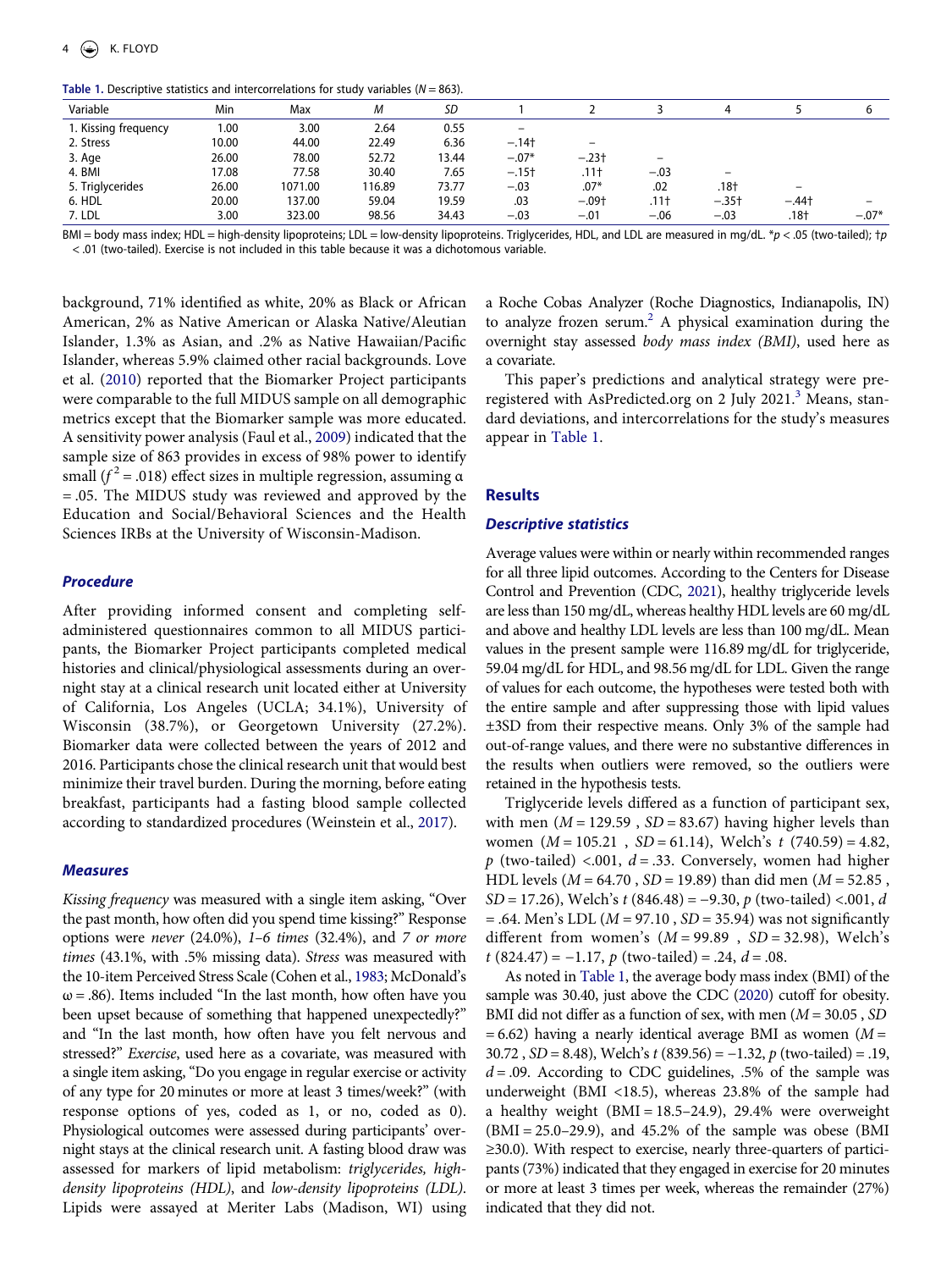# *Hypotheses*

<span id="page-5-3"></span>The hypotheses predicted that H1) kissing frequency is negatively associated with stress; H2) stress is positively associated with triglycerides and LDL and negatively associated with HDL; and, H3) stress mediates the effect of kissing frequency on triglycerides, HDL, and LDL. The hypotheses were tested using model 4 of Hayes ([2017](#page-9-28)) PROCESS. Bootstrapping procedures were used to generate regression weights for the direct and indirect effects, and confidence intervals around the indirect effects were used to infer statistical significance. Due to its limited response options, kissing frequency was treated as a categorical variable and the categories were compared using sequential contrasts that differentiated 1) the "never" kissing group to the "1–6 times" and "7+ times" groups, and 2) the "never" and "1-6" groups to the "7+" group. Based on previous research, participant sex, age, body mass index, and exercise were used as covariates (Gostynski et al., [2004;](#page-9-29) Kodama et al., [2007\)](#page-9-30). The tests of H1 render identical results for all three lipid outcomes because the direct effect of kissing frequency on stress does not vary by lipid outcome. Tests of H2 and H3 vary by lipid outcome.

#### <span id="page-5-4"></span><span id="page-5-2"></span>*Triglycerides*

The hypothesized effects of kissing frequency were significant only for the comparison between those who kissed never/1–6 times and those who kissed 7+ times in the previous month. For that contrast, kissing was inversely associated with stress, β = −1.56, *p*  = .001; stress was positively associated with triglycerides,  $β = .91$ ,  $p = 0.03$ ; and kissing frequency exerted a significant indirect effect on triglycerides,  $β = −1.21$ , 95% CI:  $-0.270$ ,  $-0.12$ . The direct effect of kissing on stress and the indirect effect of kissing on triglycerides were nonsignificant for the comparison between those who kissed never and those who kissed 1-6/7+ times in the previous month. Full regression results appear in [Table 2](#page-5-0), and the model appears in [Figure 1](#page-5-1) For triglycerides, H2 is supported and H1 and H3 are partially supported.

#### *High-density lipoproteins (HDL)*

<span id="page-5-1"></span>As with triglycerides, the hypothesized effects of kissing frequency were significant only for the comparison between those who kissed never/1–6 times and those who kissed 7+ times in

<span id="page-5-0"></span>

| <b>Table 2.</b> Direct and indirect effects of kissing frequency on lipid outcomes ( $N =$ |  |  |
|--------------------------------------------------------------------------------------------|--|--|
| 863).                                                                                      |  |  |

| <b>Predicting Stress</b>        |                                                          |                      |                                 |  |
|---------------------------------|----------------------------------------------------------|----------------------|---------------------------------|--|
| $X_1$ contrast                  |                                                          | $-.37$               |                                 |  |
| $X2$ contrast                   |                                                          | $-1.49+$             |                                 |  |
| Sex                             |                                                          | $1.18+$              |                                 |  |
| Age                             | $-.10+$                                                  |                      |                                 |  |
| BMI                             | $.05*$                                                   |                      |                                 |  |
| Exercise                        |                                                          | $1.33+$              |                                 |  |
| <b>Predicting Lipid Outcome</b> | <b>Triglycerides</b>                                     | <b>HDL</b>           | LDL                             |  |
| $X_1$ contrast                  | $-.01$                                                   | $-1.53$              | $-1.73$                         |  |
| X <sub>2</sub> contrast         | 1.66                                                     | .69                  | $-.85$                          |  |
| <b>Stress</b>                   | $.81*$                                                   | $-.21*$              | $-.15$                          |  |
| Sex                             | $-26.54$ t                                               | 13.12†               | 2.36                            |  |
| Age                             | .12                                                      | .17†                 | $-.16$                          |  |
| BMI                             | $1.62+$                                                  | $-.90+$              | $-.19$                          |  |
| Exercise                        | 20.80+                                                   | $-3.91$ <sup>+</sup> | 4.47                            |  |
| <b>Indirect Effects</b>         |                                                          |                      |                                 |  |
| $X_1$ contrast                  | $-.30(-1.64, .71)$ 08 ( $-.18, .42$ ) 06 ( $-.24, .50$ ) |                      |                                 |  |
| $X2$ contrast                   | $-1.21$ (-2.70, -.12)                                    |                      | $31(.01, .72)$ $23 (-.36, .88)$ |  |

Values in table are unstandardized regression coefficients from PROCESS model 4.  $X_1$  contrast uses "never" kissing group as reference;  $X_2$  contrast uses "7+" kissing group as reference. BMI = body mass index. Values in parentheses are 95% confidence intervals. \**p* < .05 ; †*p* < .01.

the previous month. As before, kissing was inversely associated with stress,  $\beta = -1.56$ ,  $p = .001$ ; stress was negatively associated with HDL,  $β = -.21$ ,  $p = .03$ ; and kissing frequency exerted a significant indirect effect on HDL,  $β = .31$ , 95% CI: .01, .72. The direct effect of kissing on stress and the indirect effect of kissing on HDL were nonsignificant for the comparison between those who kissed never and those who kissed 1-6/7+ times in the previous month. Full regression results appear in [Table 2,](#page-5-0) and the model appears in [Figure 2](#page-6-0) For HDL, H2 is supported and H1 and H3 are partially supported.

#### *Low-density lipoproteins (LDL)*

As with HDL and triglycerides, kissing was inversely associated with stress only for the comparison between those who kissed never/1–6 times and those who kissed 7+ times in the previous month. Stress was nonsignificantly associated with LDL,  $\beta$  = −.15, *p* = .44. Kissing frequency exerted nonsignificant indirect



 $*p < .05$ ; paths with subscript 1 compare "never" kissing group to "1-6" and "7+" groups; paths with subscript 2 compare "never" and "1-6" kissing groups to "7+" group.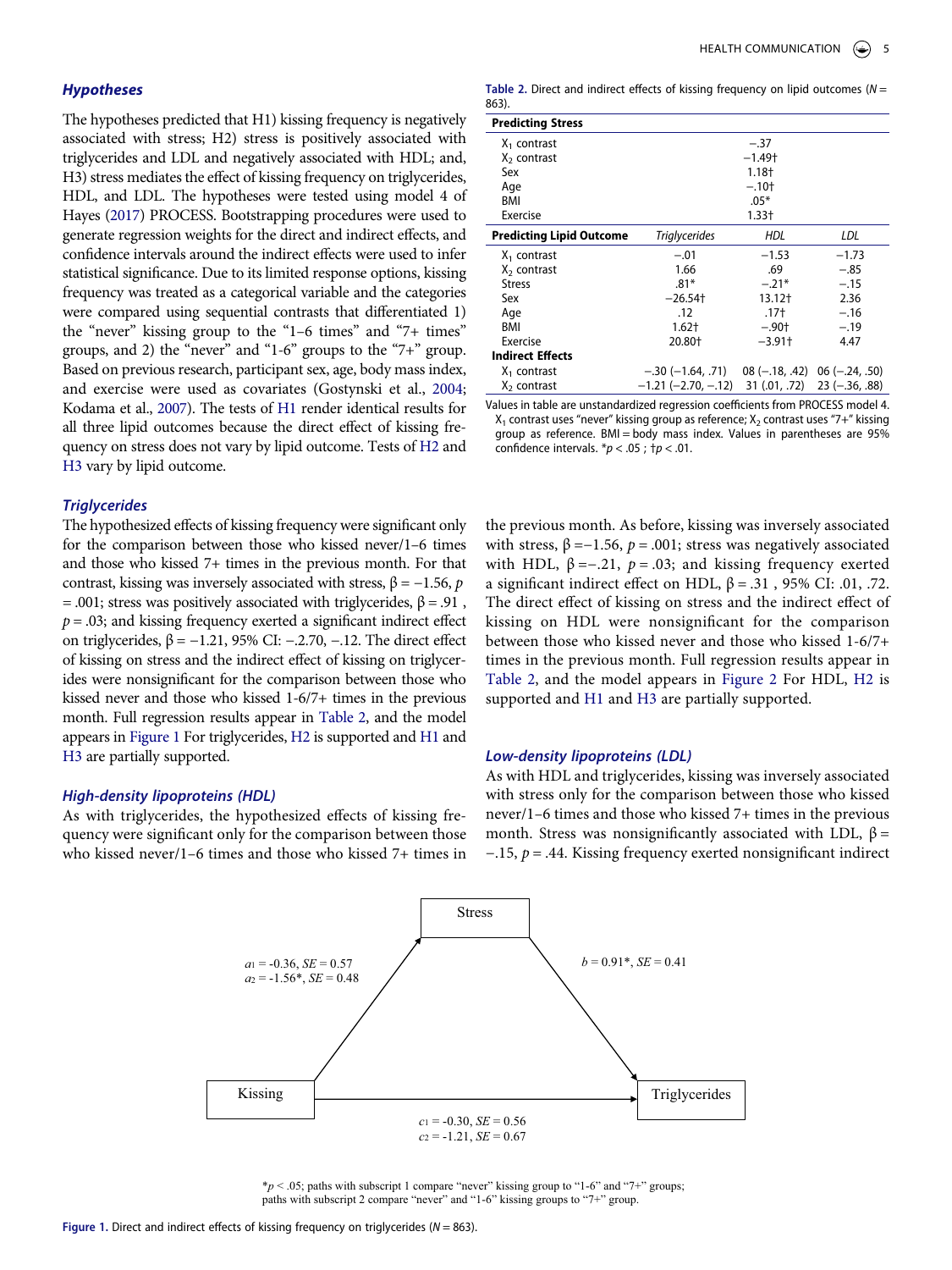<span id="page-6-0"></span>

\**p* < .05; paths with subscript 1 compare "never" kissing group to "1-6" and "7+" groups; paths with subscript 2 compare "never" and "1-6" kissing groups to "7+" group.

**Figure 2.** Direct and indirect effects of kissing frequency on HDL (*N* = 863).

effects on LDL for both contrasts. Full regression results appear in [Table 2.](#page-5-0) For LDL, H1 is partially supported and H2 and H3 are unsupported.

#### **Discussion**

A robust empirical literature attests to the health supportive nature of affectionate communication (Hesse et al., [2020\)](#page-9-1). As Floyd [\(2019\)](#page-8-1) himself has addressed, however, the finding that affectionate communication – including kissing, specifically – affects lipid levels has been scrutinized for its failure to replicate, which is likely attributable in part to samples that were small and offered poor generalizability. In a meta-analysis of research on affectionate communication and health, Hesse et al. [\(2020\)](#page-9-1) even initially suppressed the Floyd cholesterol findings out of concern that they represented alpha errors, although the results of the meta-analysis were ultimately unaffected by whether the cholesterol studies were included or excluded. In addition, two of the Floyd cholesterol studies lacked specificity by measuring only total cholesterol, and – perhaps most important – none tested the mediational model directly implied by affection exchange theory, wherein affectionate communication influences health parameters such as lipids via its effect on stress.

The present data from the MIDUS Refresher study Biomarker Project offered the opportunity to test AET's mediational model on the constituent components of cholesterol (rather than simply on total cholesterol levels) using a large probability sample of U.S. adults. Results were significant only when comparing those who kissed never or 1–6 times in the previous month with those who kissed 7 or more times. As predicted, kissing was inversely associated with stress; stress was positively associated with triglycerides (but not LDL) and negatively associated with HDL; and stress significantly mediated kissing's association with triglycerides and HDL (but not LDL).

These findings offer substantially more empirical clarity regarding the relationship between affectionate behavior and lipids than any of the earlier Floyd studies. Most important, they support AET's contention that affectionate behavior influences health, in part, via its association with stress, a proposition not previously tested even in studies that were explicitly based on AET. At the same time, these findings clarify some limits of AET's prediction. Specifically, lowfrequency kissing (six or fewer times over the course of a month) is not potent enough to affect the levels of those lipids via a negative influence on stress. This type of *threshold effect* for affectionate communication is only partially anticipated by AET, as discussed below. It is possible that this, along with sample limitations, also accounts for failed replications of the earlier cholesterol studies, insofar as experiments that failed to replicate an effect of kissing on lipid levels may have induced insufficient levels.

Another limit to AET's prediction is that the hypothesized effects manifested only for triglycerides and HDL, not also for LDL. Why kissing exerted the predicted effect on triglycerides and HDL but not on LDL is unclear. LDL had more variance than HDL, so a relative lack of variance is not to blame, nor is a relative lack of measurement reliability, given that all three indices were assayed in the same procedure. It is not the case that affectionate behavior influences only "desirable" lipids, such as HDL, commonly known as *good cholesterol*, because it also exerted a significant influence on triglycerides. Previous experiments testing the effect of affectionate behavior on lipids (e.g., Floyd et al., [2009](#page-8-13)) offer no empirical clarity because they measured only total cholesterol. The correlational study by Floyd et al. ([2017\)](#page-9-24) in fact found that social inclusion had a significant relationship with LDL but not with HDL. Social inclusion is a perception, however, whereas kissing is a specific behavior, and the Floyd et al. study used a small, nonrepresentative sample, unlike the current analyses. In sum, an explanation for the lack of a significant effect for LDL, given the significant effects on triglycerides and HDL, is elusory and must await further empirical clarification.

# *Theoretic and clinical implications*

The presenting findings have at least two implications for AET, the first of which is that its assertion that affectionate communication influences health in part via a negative association with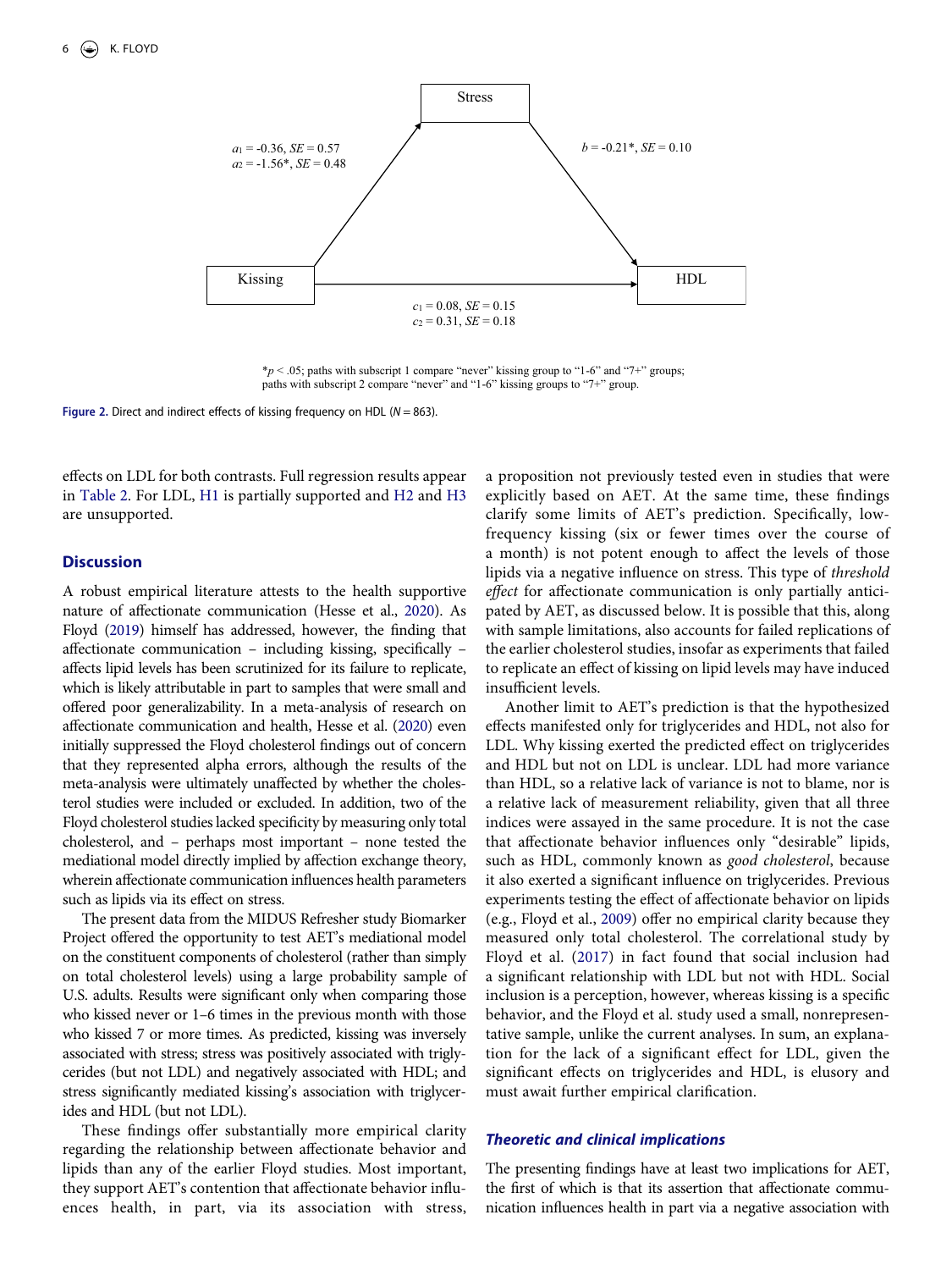stress has merit. This implication is frequently used to hypothesize associations between affectionate communication and well-being, yet no analyses have explicitly tested the mediational model. Importantly, AET does not identify stress amelioration as the *only* causal pathway via which affectionate behavior can enhance wellness, but it is a primary pathway articulated in the theory. Although the present analyses did not offer unequivocal support for the mediational model – insofar as the effect on LDL was nonsignificant – they are the first to demonstrate AET's claim, and further experimental tests of the effect of affectionate communication on wellness should likewise incorporate the mediational model upon which their hypotheses are based.

A second implication, however, is that AET may not adequately account for the effect of the frequency of affectionate behavior. As the present findings demonstrate, kissing exerted no salutary effects on lipids until it exceeded a particular threshold. It is unfortunate that the measurement of kissing frequency had too few response options (a point addressed below) to permit a more nuanced examination of the frequency above which kissing was beneficial, but even the rudimentary distinction between "never," "1–6 times," and "7+ times" within a month evidenced the existence of a threshold effect for kissing on lipid levels.

Can AET account for this threshold effect? In its fourth postulate, AET does specify that humans vary in their optimal tolerances for affectionate communication – which are "bounded on the lower end by *need*, or how much affectionate emotion or behavior are required, and on the upper end by *desire*, or how much affectionate emotion or behavior are wanted" (Floyd, [2019,](#page-8-1) p. 32, italics in original)—and that neither insufficient nor excessive affectionate communication is beneficial. Indeed, research has shown that receiving both *too little* affection (Floyd, [2016\)](#page-8-21) and *too much* affection (Hesse & Mikkelson, [2021\)](#page-9-31) not only fail to support health but are actually associated with health detriments.

<span id="page-7-3"></span><span id="page-7-2"></span>Without having measured the frequency of kissing that participants in the MIDUS study felt they required or desired in their lives, it is impossible to know whether their observed frequencies fell within their range of optimal tolerance. Absent that detail, it is equally impossible to know whether AET's postulate can account for the threshold effect observed here, wherein kissing demonstrated no effects below seven instances per month. That is because AET's assertion is relative rather than absolute, insofar as the effects of affectionate behavior are posited to be relative to an individual's range of optimal tolerance, such that a frequency of affectionate communication that is sufficient for one person may be insufficient or excessive for another. Whether the continued utility of AET ultimately requires it to postulate an absolute threshold for the benefits of affectionate behavior remains to be seen, but that is a viable question for future theoretic development.

<span id="page-7-0"></span>To the extent that relational affection can improve lipid levels, these findings may have clinical import as well. Floyd's research program has already identified affectionate behaviors with potential therapeutic benefit, including kissing, hugging, and verbal affection (see Floyd et al., [2007,](#page-8-12) [2017;](#page-9-24) van Raalte & Floyd, [2021\)](#page-9-15). Elevated cholesterol is a significant risk factor for cardiovascular disease (see Abdullah et al., [2018\)](#page-8-22), currently the leading cause of death in the United States (CDC, 2019). The design of the present study does not allow the conclusion that *increasing* kissing necessarily improves lipid levels, but the

<span id="page-7-1"></span>present findings are consistent with that possibility. The suggestion to increase kissing is sometimes a component of marital therapy (Brezsnyak & Whisman, [2004](#page-8-23)), and could potentially be an adjunct to other common behavioral treatments for hypercholesterolemia, such as increasing exercise and modifying diet. Such a recommendation would certainly be premature without appropriate clinical research, especially given that kissing also carries multiple health risks, but this may be worth investigating with a clinical sample.

#### *Strengths and limitations*

A substantial strength of the present paper was its large probability sample. The largest sample in the Floyd cholesterol studies is 52 participants, who were relatively homogenous both demographically and geographically. Consequently, the present study's use of a large  $(N = 863)$  probability sample of U.S. American adults represents a considerable improvement over existing attempts to adjudicate the affection-lipid association.

Although the design of the data collection was technically nonexperimental, it nonetheless incorporated a temporal separation between psychosocial assessments (including kissing) and measurements of health parameters (including lipids). This bolsters the ability to investigate how kissing, with appropriate controls accounted for, *predicted* lipid levels, rather than simply covarying with them. Kissing and stress were measured at the same point in time, however, so the mediational model did not evidence complete temporal separation, only partial.

A significant limitation of the present study was its unsophisticated assessment of kissing, which was measured using an item from a longer scale of positive experiences. By asking participants how often they spent time kissing (as opposed to how many kisses they enacted during a specified period of time), the item was not unlike similar items on widely used affectionate communication scales, such as the affectionate communication index (ACI: Floyd & Morman, [1998\)](#page-9-5). The consequential limitation of the item was its restricted response options of "never," "1–6 times," and "7+ times." In comparison to a Likert-type scale such as that employed by the ACI, which measures the frequency of affectionate behaviors on a 7-point scale, the current study's response options for the kissing item restricted the scores' variance, which may have limited its statistical power. In addition, it is unclear why the second and third response options were separated at 6 instances of kissing versus, say, 5, 10, or any other number. These limitations are understandable given that the MIDUS study was not designed to study kissing, or even affection, per se, but they do constitute an important psychometric limitation.

A second limitation is that the present results cannot be generalized beyond the U.S. American adult population, and it is conceivable that kissing may not have the same stressameliorating effects in cultures where it is less commonly observed, such as in Central America, South America, and Africa (Jankowiak et al., [2015\)](#page-9-0). Even in such cultures, kissing can still influence health in other ways, such as through viral transmission, but it may not influence stress-exacerbated health parameters such as lipids if kissing itself has no appreciable stressalleviating function. Similarly, the present findings cannot be generalized to children, for whom the connection between kissing behavior and stress is entirely untested.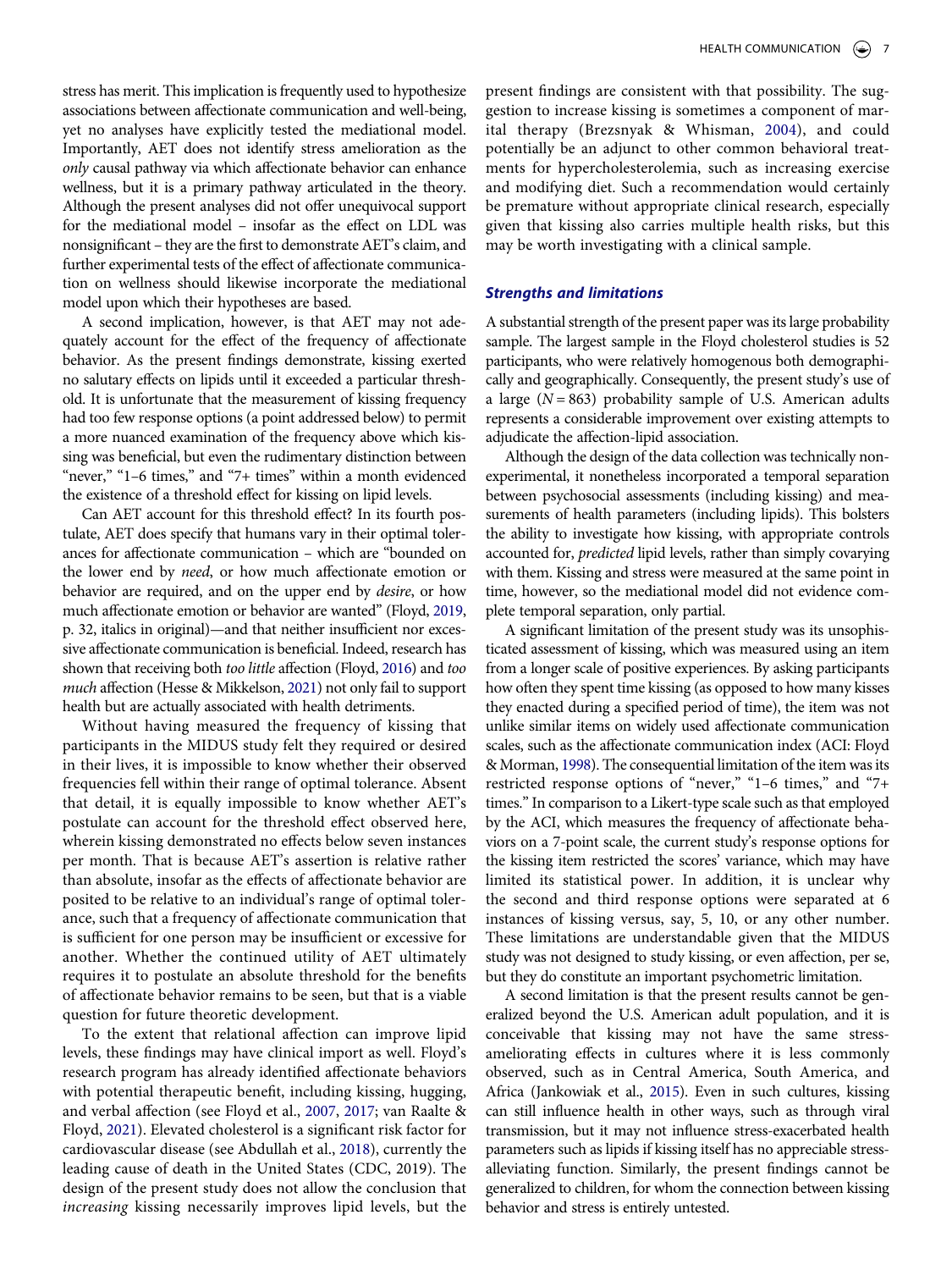# **Conclusion**

<span id="page-8-26"></span><span id="page-8-25"></span>When first considered, the idea that affectionate communication might influence a health outcome such as lipid levels may seem implausible. AET highlighted the association between affectionate communication and stress two decades ago (Floyd, [2002](#page-8-24)), however, and researchers have known for more than half a century that stress is related to cholesterol (Wertlake et al., [1958\)](#page-9-32). These observations combine to support a mediated association between affectionate communication and cholesterol, and although some previous studies have demonstrated direct effects, they have been plagued by multiple limitations. By drawing on a substantially improved sample and testing AET's proposed mediational model explicitly, the present analyses offer markedly more trustworthy evidence of the affection-lipid association.

#### **Notes**

- <span id="page-8-14"></span>1. Data from the MIDUS Refresher Biomarker Project are available to researchers at [https://www.icpsr.umich.edu/web/NACDA/studies/](https://www.icpsr.umich.edu/web/NACDA/studies/29282)  [29282.](https://www.icpsr.umich.edu/web/NACDA/studies/29282)
- <span id="page-8-17"></span>2. Although total serum cholesterol was also assayed, the analysis of its constituent components – triglycerides, LDL, and HDL – provided an opportunity to test the prediction of AET with greater specificity than in earlier studies. Total cholesterol was not analyzed here in addition to triglycerides, LDL, and HDL to avoid redundancy and elevated Type I error.
- <span id="page-8-18"></span>3. An anonymized version of the preregistration is viewable at [https://](https://aspredicted.org/blind.php?x=559tu2) [aspredicted.org/blind.php?x=559tu2](https://aspredicted.org/blind.php?x=559tu2).

# **Disclosure statement**

No potential conflict of interest was reported by the author(s).

# **Funding**

The author(s) reported there is no funding associated with the work featured in this article.

# **ORCID**

Kory Floyd http://orcid.org/0000-0002-0664-0418

#### **References**

- <span id="page-8-22"></span>Abdullah, S. M., Defina, L. F., Leonard, D., Barlow, C. E., Radford, N. B., Willis, B. L., Rohatgi, A., McGuire, D. K., de Lemos, J. A., Grundy, S. M., Berry, J. D., & Khera, A. ([2018\)](#page-7-0). Long-term association of low-density lipoprotein cholesterol with cardiovascular mortality in individuals at low 10-year risk of atherosclerotic cardiovascular disease. *Circulation*, *138*(21), 2315–2325. [https://doi.org/10.1161/](https://doi.org/10.1161/CIRCULATIONAHA.118.034273)  [CIRCULATIONAHA.118.034273](https://doi.org/10.1161/CIRCULATIONAHA.118.034273)
- <span id="page-8-11"></span>Bacon, S. L., Ring, C., Lip, G. Y. H., & Carroll, D. [\(2004\)](#page-2-0). Increases in lipids and immune cells in response to exercise and mental stress in patients with suspected coronary artery disease: Effects of adjustment for shifts in plasma volume. *Biological Psychology*, *65*(3), 237–250. [https://doi.](https://doi.org/10.1016/S0301-05110300113-3)  [org/10.1016/S0301-05110300113-3](https://doi.org/10.1016/S0301-05110300113-3)
- <span id="page-8-7"></span>Balfour, H. H., Jr., Holman, C. J., Hokanson, K. M., Lelonek, M. M., Giesbrecht, J. E., White, D. R., Schmeling, D. O., Webb, C., Cavert, W., Wang, D. H., & Brundage, R. C. ([2005](#page-2-1)). A prospective clinical study of Epstein-Barr virus and host interactions during acute infectious mononucleosis. *The Journal of Infectious Diseases*, *192*(9), 1505–1512. <https://doi.org/10.1086/491740>
- <span id="page-8-3"></span>Berscheid, E., Snyder, M., & Omoto, A. M. [\(1989\)](#page-1-0). The relationship closeness inventory: Assessing the closeness of interpersonal relationships. *Journal of Personality and Social Psychology*, *57*(5), 796–807. <https://doi.org/10.1037/0022-3514.57.5.792>
- <span id="page-8-23"></span>Brezsnyak, M., & Whisman, M. A. ([2004](#page-7-1)). Sexual desire and relationship functioning: The effects of marital satisfaction and power. *Journal of Sex & Marital Therapy*, *30*(3), 199–217. [https://doi.org/10.1080/](https://doi.org/10.1080/00926230490262393) [00926230490262393](https://doi.org/10.1080/00926230490262393)
- Centers for Disease Control and Prevention. (2019). *Underlying cause of death 1999-2019*. <https://wonder.cdc.gov/wonder/help/ucd.html>
- <span id="page-8-20"></span>Centers for Disease Control and Prevention. ([2020,](#page-4-1) September 17). *All about adult BMI*. Centers for Disease Control and Prevention. [https://www.cdc.gov/healthyweight/assessing/bmi/adult\\_bmi/](https://www.cdc.gov/healthyweight/assessing/bmi/adult_bmi/index.html)  [index.html](https://www.cdc.gov/healthyweight/assessing/bmi/adult_bmi/index.html)
- <span id="page-8-19"></span>Centers for Disease Control and Prevention. [\(2021,](#page-4-2) April 15). *Getting your cholesterol checked*. Centers for Disease Control and Prevention. [https://www.cdc.gov/cholesterol/cholesterol\\_screening.htm](https://www.cdc.gov/cholesterol/cholesterol_screening.htm)
- <span id="page-8-5"></span>Coan, J. A., Schaefer, H. S., & Davidson, R. J. [\(2006](#page-1-1)). Lending a hand: Social regulation of the neural response to threat. *Psychological Science*, *17*(12), 1032–1039. [https://doi.org/10.1111/j.1467-9280.](https://doi.org/10.1111/j.1467-9280.2006.01832.x) [2006.01832.x](https://doi.org/10.1111/j.1467-9280.2006.01832.x)
- <span id="page-8-4"></span>Cohen, S., Janicki Deverts, D., Turner, R. B., & Doyle, W. J. [\(2015](#page-1-1)). Does hugging provide stress-buffering social support? A study of susceptibility to upper respiratory infection and illness. *Psychological Science*, *26*(2), 135–147. <https://doi.org/10.1177/0956797614559284>
- <span id="page-8-16"></span>Cohen, S., Kamarck, T., & Mermelstein, R. ([1983](#page-4-3)). Perceived stress scale (PSS) [Data set]. *Journal of Health and Social Behavior*, *24*(4), 385–396. <https://doi.org/10.2307/2136404>
- <span id="page-8-8"></span>Cowan, F. M., Copas, A., Johnson, A. M., Ashley, R., Corey, L., & Mindel, A. ([2002](#page-2-2)). Herpes simplex virus type 1 infection: A sexually transmitted infection of adolescence? *Sexually Transmitted Infections*, *78*(5), 346–348. <https://doi.org/10.1136/sti.78.5.346>
- <span id="page-8-0"></span>Eibl-Eibesfeldt, I. ([2017\)](#page-1-2). *Love and hate: The natural history of behavior patterns*. Routledge.
- <span id="page-8-15"></span>Faul, F., Erdfelder, E., Buchner, A., & Lang, A.-G. ([2009](#page-4-4)). Statistical power analyses using G\*Power 3.1: Tests for correlation and regression analyses. *Behavior Research Methods*, *41*(4), 1149–1160. [https://doi.org/10.](https://doi.org/10.3758/BRM.41.4.1149)  [3758/BRM.41.4.1149](https://doi.org/10.3758/BRM.41.4.1149)
- <span id="page-8-24"></span>Floyd, K. [\(2002\)](#page-8-25). Human affection exchange: V. Attributes of the highly affectionate. *Communication Quarterly*, *50*(2), 135–152. [https://doi.](https://doi.org/10.1080/01463370209385653) [org/10.1080/01463370209385653](https://doi.org/10.1080/01463370209385653)
- <span id="page-8-2"></span>Floyd, K. [\(2006a](#page-1-3)). *Communicating affection: Interpersonal behavior and social context*. Cambridge University Press.
- <span id="page-8-9"></span>Floyd, K. [\(2006b\)](#page-2-3). Human affection exchange: XII. Affectionate communication is associated with diurnal variation in salivary free cortisol. *Western Journal of Communication*, *70*(1), 47–63. [https://doi.org/10.](https://doi.org/10.1080/10570310500506649)  [1080/10570310500506649](https://doi.org/10.1080/10570310500506649)
- <span id="page-8-21"></span>Floyd, K. [\(2016\)](#page-7-2). Affection deprivation is associated with physical pain and poor sleep quality. *Communication Studies*, *67*(4), 379–398. [https://](https://doi.org/10.1080/10510974.2016.1205641)  [doi.org/10.1080/10510974.2016.1205641](https://doi.org/10.1080/10510974.2016.1205641)
- <span id="page-8-1"></span>Floyd, K. ([2019\)](#page-1-4). *Affectionate communication in close relationships*. Cambridge University Press.
- <span id="page-8-13"></span>Floyd, K., Boren, J. P., Hannawa, A. F., Hesse, C., McEwan, B., & Veksler, A. E. [\(2009\)](#page-3-0). Kissing in marital and cohabiting relationships: Effects on blood lipids, stress, and relationship satisfaction. *Western Journal of Communication*, *73*(2), 113–133. [https://doi.org/10.1080/](https://doi.org/10.1080/10570310902856071) [10570310902856071](https://doi.org/10.1080/10570310902856071)
- <span id="page-8-10"></span>Floyd, K., Hesse, C., & Haynes, M. T. [\(2007\)](#page-2-4). Human affection exchange: XV. Metabolic and cardiovascular correlates of trait expressed affection. *Communication Quarterly*, *55*(1), 79–94. [https://doi.org/10.](https://doi.org/10.1080/01463370600998715)  [1080/01463370600998715](https://doi.org/10.1080/01463370600998715)
- <span id="page-8-12"></span>Floyd, K., Mikkelson, A. C., Hesse, C., & Pauley, P. M. [\(2007\)](#page-3-1). Affectionate writing reduces total cholesterol: Two randomized, controlled trials. *Human Communication Research*, *33*(2), 119–142. [https://doi.org/10.](https://doi.org/10.1111/j.1468-2958.2007.00293.x)  [1111/j.1468-2958.2007.00293.x](https://doi.org/10.1111/j.1468-2958.2007.00293.x)
- <span id="page-8-6"></span>Floyd, K., Mikkelson, A. C., Tafoya, M. A., Farinelli, L., La Valley, A. G., Judd, J., Haynes, M. T., Davis, K. L., & Wilson, J. [\(2007\)](#page-1-5). Human affection exchange: XIII. Affectionate communication accelerates neuroendocrine stress recovery. *Health Communication*, *22*(2), 123–132. <https://doi.org/10.1080/10410230701454015>